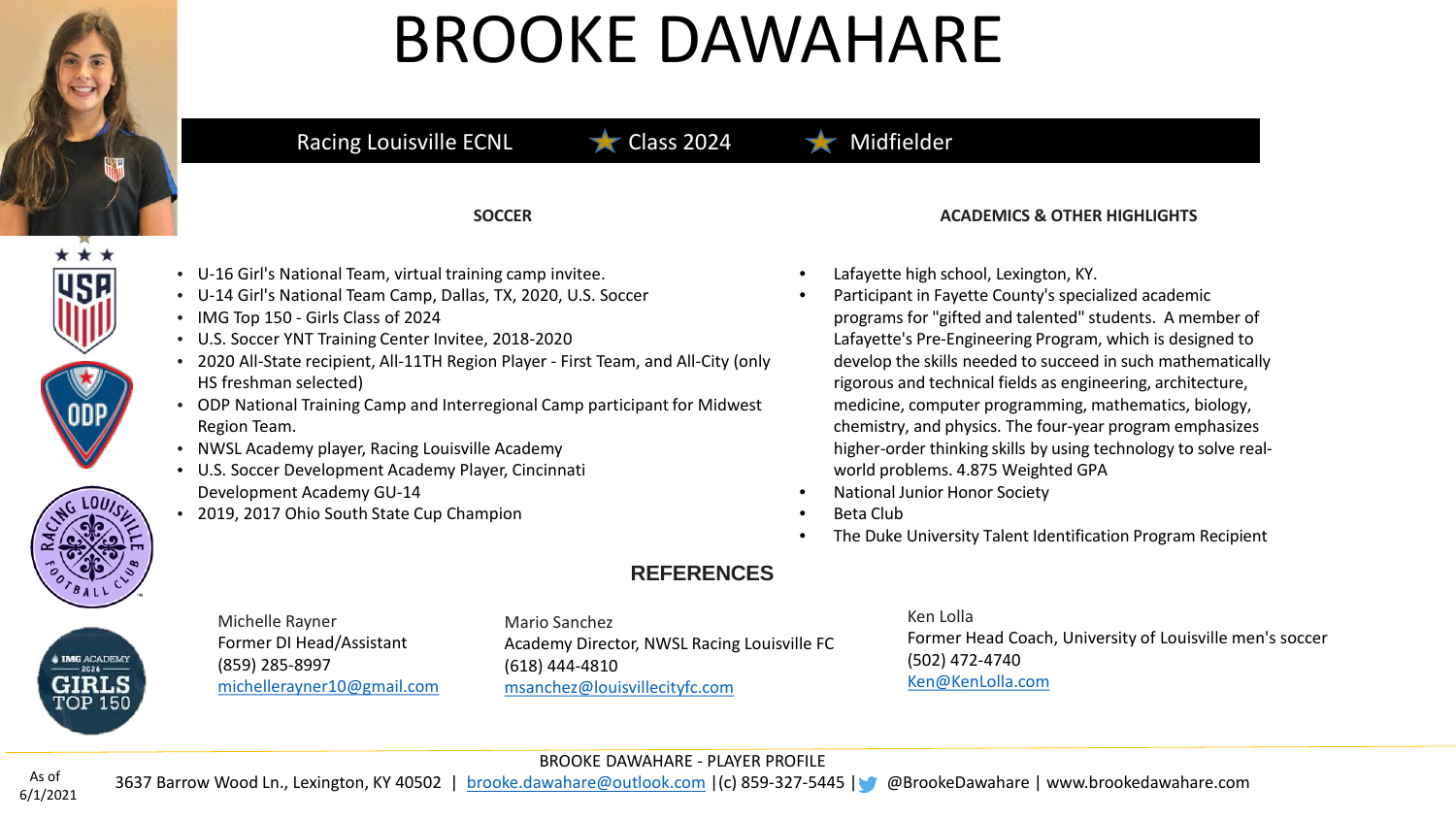- Graduation date: 2024
- D.O.B.: August 22, 2006
- Height: 5' 9"
- Weight: 135
- Current team: NWSL Racing Louisville FC Academy
- Jersey #: 10
- Jersey colors (home and away): White/Black
- Preferred position: 10/8
- Dominant foot: Ambidextrous
- Clearinghouse: NCAA ID# 2103134161
- GPA: 4.875 Weighted GPA
- SAT/ACT: TBD
- Email: brooke.dawahare@outlook.com
- Website: brookedawahare.com
- Phone: (859) 327-5445
- Parent's names: Stephen Dawahare (father), Joy Beth Dawahare (Mother)





BROOKE DAWAHARE - PLAYER PROFILE